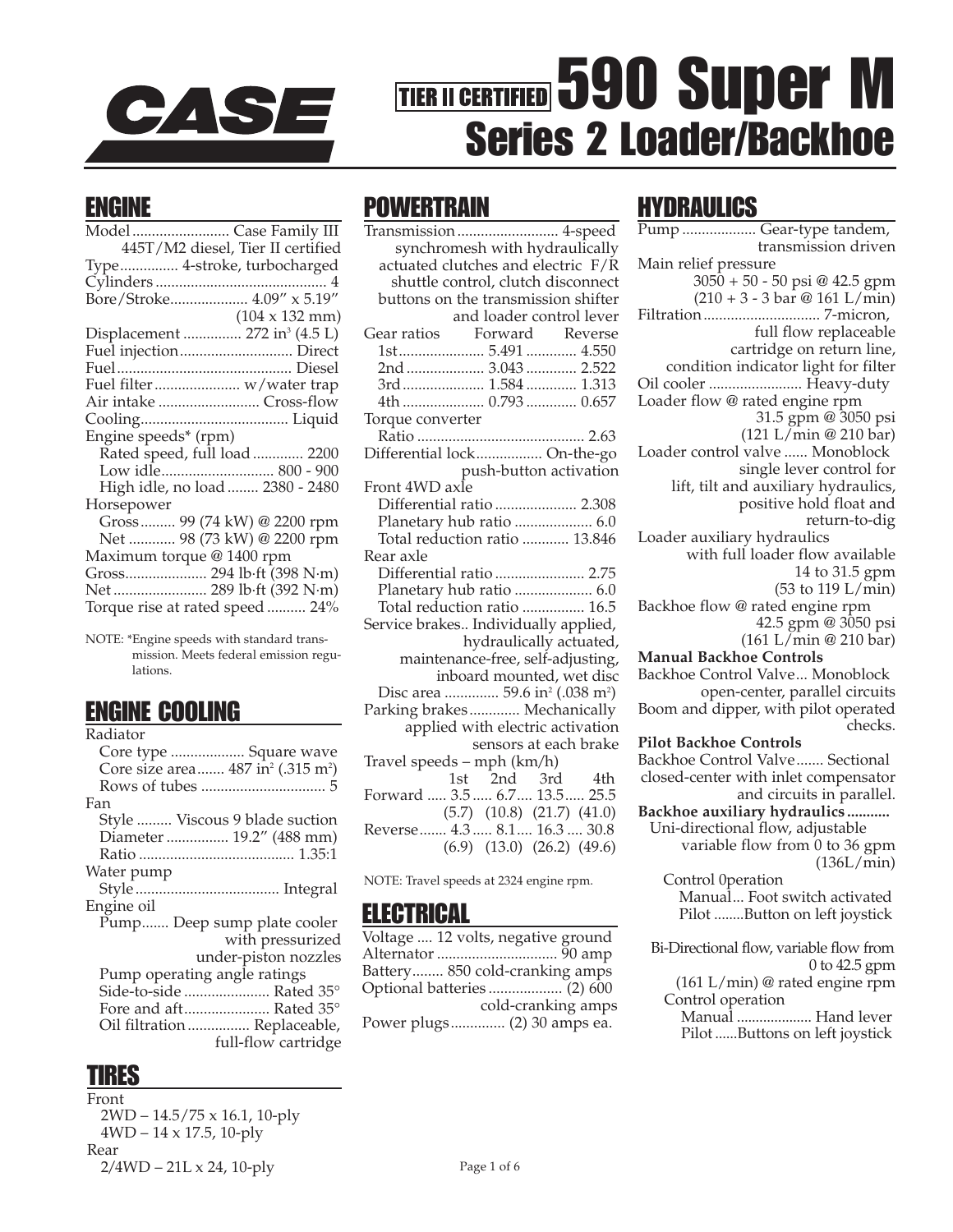# OPERATOR ENVIRONMENT

ROPS/FOPS canopy Key start Hydrostatic steering Non-suspension seat w/180° swivel Hand and foot throttles Loader control lever w/push-button activation of differential lock and transmission de-clutch Backhoe foot-swing w/3 lever control (2) Accessory power plugs (30 amp) Anti-vandalism covers (canopy only) Cup holder Coat hook w/tether strap (cab only) Interior rearview mirror 2" (51 mm) retractable seat belt Storage compartment w/lid Left side storage tray

# **INSTRUMENTATION**

#### Gauges

Engine water temperature Converter oil temperature Fuel Tachometer/hourmeter Voltmeter Warning lights Air cleaner restriction Alternator A/C low/high pressure Cold start Engine oil pressure Hydraulic oil filter bypass Parking brake Rear axle fluid temperature sensing system Low fuel Audible alarms Coolant temperature Engine oil pressure Parking brake engagement Shuttle engagement/seat position Backup alarm Turn signal indicators Horn - dual switched front & rear

### TURNING DIAMETER

| 2WD                        |  |  |
|----------------------------|--|--|
| Brakes on 25'0.4" (7.63 m) |  |  |
| Brakes off 25'11" (7.90 m) |  |  |
| $4WD$ – engaged            |  |  |
| Brakes on 26'5" (8.04 m)   |  |  |
| Brakes off 29'10" (9.08 m) |  |  |
| 4WD - disengaged           |  |  |
|                            |  |  |
|                            |  |  |
|                            |  |  |

NOTE: Turning diameter dimensions curb to curb w/general purpose bucket.

# OPERATING WEIGHTS

**Lightest Configuration** Unit equipped with 2WD, ROPS canopy, non-suspension seat, 93" (2.36 m) general purpose loader bucket, 24" (610 mm) Universal backhoe bucket, standard dipperstick, 21L x 24 rear tires,  $14.5/75$  x 16.1 front tires, single battery, standard cast stabilizer pads, no operator ................ 15,268 lb (6926 kg) **Heavy Configuration** Unit equipped with 4WD, cab, suspension seat, 93" (2.36 m) 4 IN 1® loader bucket, 24" (610 mm) Universal backhoe bucket, Extendahoe® dipperstick, dual batteries, flip stabilizer pads, no operator ................ 19,578 lb (8881 kg)

#### **Add-on weights**

Cab (over canopy) ... +454 lb (206 kg) Counterweights........ +440 lb (200 kg) +900 lb (408 kg) Extendahoe® ............. +270 lb (122 kg) 4WD w/driveshaft guard....... +393 lb (178 kg)

### SERVICE CAPACITIES

Fuel tank..................... 42.0 gal (159 L) Hydraulic system Total ....................... 34.25 gal (130 L) Total w/Extendahoe® ........ 35.75 gal (135.7 L) Reservoir w/filter.. 14.5 gal (54.9 L) Reservoir w/o filter... 14.0 gal (53 L) Transmission 2WD Total system .. 19.5 qt (18.5 L) 4WD Total system .. 22.0 qt (20.8 L) 4WD Front axle Differential................... 6.9 qt (6.5 L) Planetaries (each)........ 1.1 qt (1.0 L) Rear axle Differential............... 15.0 qt (14.2 L) Planetaries (each)........ 2.0 qt (2.1 L) Engine oil w/filter ...... 14.4 qt (13.6 L) Cooling system w/heater................... 19.0 qt (18.0 L) w/o heater................ 18.3 qt (17.3 L) Window washer reservoir......... 2.5 qt (2.36 L)

# LOADER

Single-lever control for lift and tilt Positive hold float Return-to-dig Automatic self-leveling In-line, reverse linkage Dual parallel dump cylinders Clutch disconnect button on loader control and shift levers Bucket position indicator

#### **Loader Bucket Sizes General Purpose Bucket**

**(w/ lift points and bolt-on cutting edge)** Width Weight Struck Heaped 93" 1,123 lb  $1.1$  yd<sup>3</sup> 1.3 yd<sup>3</sup> (2.36 m) (509 kg) (0.84 m<sup>3</sup>) (1.0 m<sup>3</sup>) 96" 1,324 lb 1.27 yd<sup>3</sup> 1.5 yd<sup>3</sup>  $(2.44 \text{ m}) (601 \text{ kg}) (0.97 \text{ m}^3) (1.15 \text{ m}^3)$ 

#### **4 IN 1® Bucket**

93" 1,628 lb 1.0 yd<sup>3</sup> 1.2 yd<sup>3</sup> (2.36 m) (738 kg) (0.76 m<sup>3</sup>) (0.92 m<sup>3</sup>)

### BACKHOE

Over-center design Cast, ductile iron boom, and swing tower Open-center hydraulics - Pro Control System 17, 940 lb·ft (24 370 N·m) swing torque Case attachment coupler Foot-swing w/3 lever control Wing stabilizers w/cleated dirt pad **Backhoe Bucket Sizes**

#### **Universal Buckets** Width Weight Heaped 12"................ 290 lb .......... 3.40 ft3  $(305 \text{ mm})$   $(132 \text{ kg})$  $(0.10 \text{ m}^3)$

| $(406 \; \text{mm})$ | $(157 \text{ kg})$ | $(0.10 \text{ m}^3)$            |
|----------------------|--------------------|---------------------------------|
| $18"$                |                    | 350 lb  5.30 ft <sup>3</sup>    |
| $(457 \; \text{mm})$ | $(159 \text{ kg})$ | $(0.15 \text{ m}^3)$            |
| 24"                  |                    | $.413$ lb  7.70 ft <sup>3</sup> |
| $(610 \text{ mm})$   | $(187 \text{ kg})$ | $(0.22 \text{ m}^3)$            |
| $30''$               | . 475 lb           | 10.20 $ft^3$                    |
| $(762 \text{ mm})$   | $(215 \text{ kg})$ | $(0.29 \text{ m}^3)$            |
| $36"$                | . 535 lb           | 12.70 $ft^3$                    |
| $(914 \text{ mm})$   | $(243 \text{ kg})$ | $(0.36 \text{ m}^3)$            |
|                      |                    |                                 |

#### **High Capacity Buckets**

| Width                | Weight                            | Heaped               |
|----------------------|-----------------------------------|----------------------|
|                      | 24" 450 lb  8.50 ft <sup>3</sup>  |                      |
| $(610 \text{ mm})$   | $(204 \text{ kg})$                | $(0.24 \text{ m}^3)$ |
|                      | 30" 517 lb  10.60 ft <sup>3</sup> |                      |
| $(762 \, \text{mm})$ | $(235 \text{ kg})$                | $(0.3 \text{ m}^3)$  |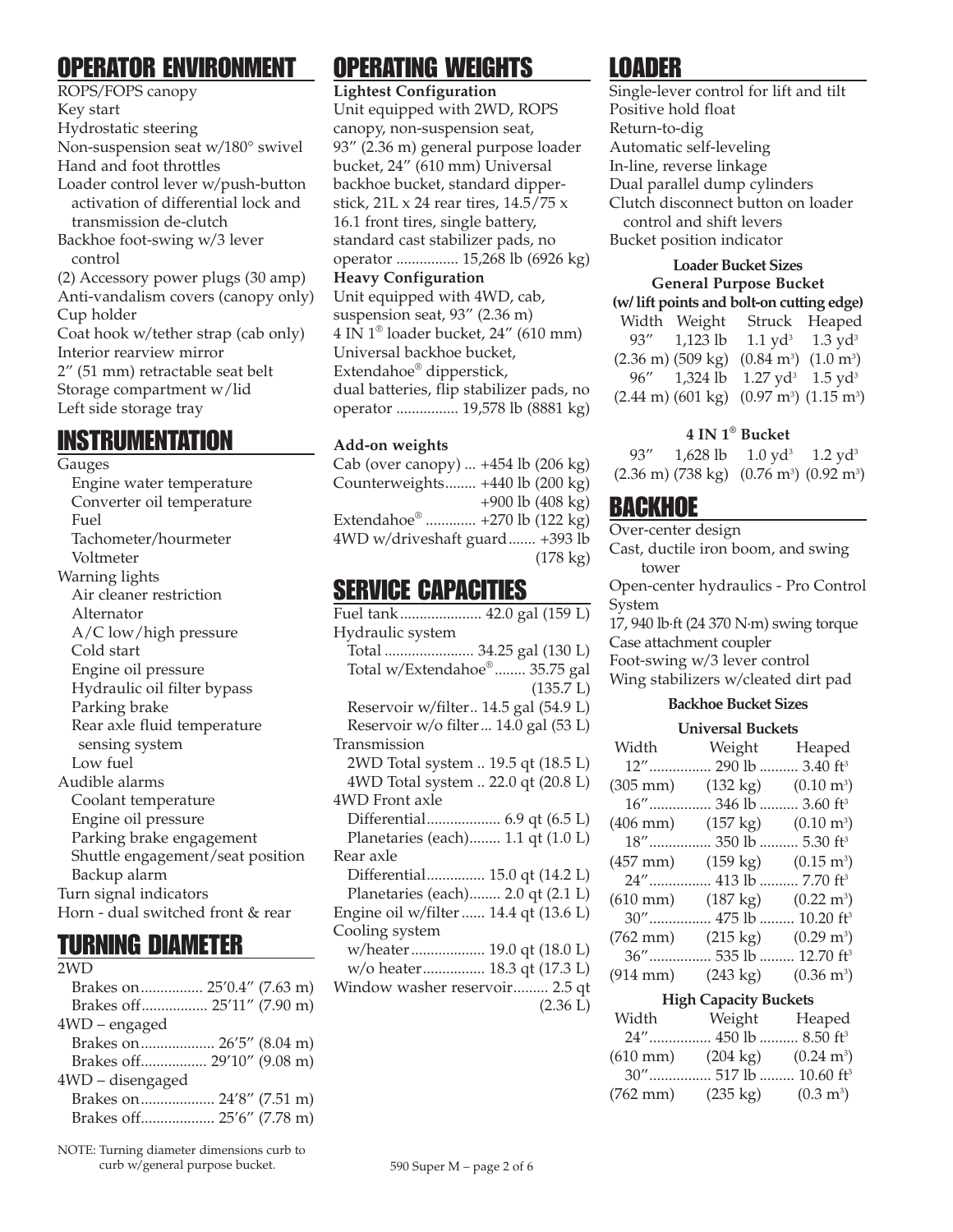

# **LOADER DIMENSIONS**

|           |                                             | General Purpose Bucket 4 IN 1 <sup>®</sup> Bucket |  |
|-----------|---------------------------------------------|---------------------------------------------------|--|
|           |                                             |                                                   |  |
|           | Height to $-$                               |                                                   |  |
| <b>B.</b> |                                             |                                                   |  |
| C.        |                                             |                                                   |  |
|           |                                             |                                                   |  |
|           | E. Dump clearance @ full height, 45° dump - |                                                   |  |
|           |                                             |                                                   |  |
|           |                                             |                                                   |  |
|           | F. Dump reach @ full height, 45° dump -     |                                                   |  |
|           |                                             |                                                   |  |
|           |                                             |                                                   |  |
|           | Bucket rollback -                           |                                                   |  |
| G.        |                                             |                                                   |  |
| Н.        |                                             |                                                   |  |
| L.        |                                             |                                                   |  |
|           | K. Digging depth below grade -              |                                                   |  |
|           |                                             |                                                   |  |
|           |                                             |                                                   |  |
|           |                                             |                                                   |  |
|           |                                             |                                                   |  |
|           | Breakout force -                            |                                                   |  |
|           |                                             |                                                   |  |
|           |                                             |                                                   |  |
|           |                                             |                                                   |  |
|           |                                             |                                                   |  |
|           |                                             |                                                   |  |
|           |                                             |                                                   |  |
|           |                                             |                                                   |  |
|           |                                             |                                                   |  |
|           | Lowering time -                             |                                                   |  |
|           |                                             |                                                   |  |
|           |                                             |                                                   |  |
|           | $Clam -$                                    |                                                   |  |
|           |                                             |                                                   |  |
|           |                                             |                                                   |  |
|           | NOTE: Loader dimensions taken with 4WD.     |                                                   |  |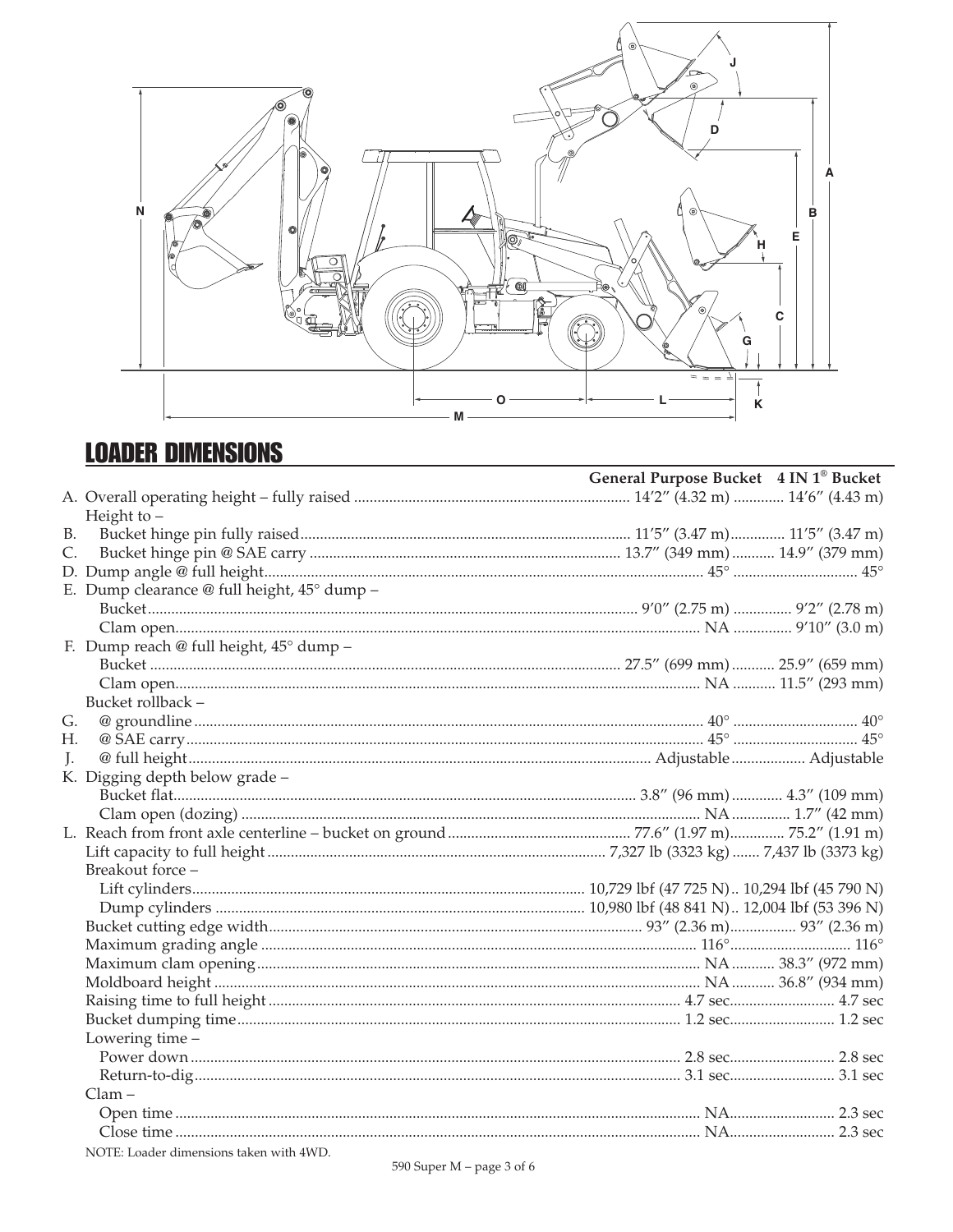# **DIMENSIONS**

|    |                                                                                 | <b>Standard Backhoe</b> |                  | Extendahoe® |
|----|---------------------------------------------------------------------------------|-------------------------|------------------|-------------|
|    |                                                                                 |                         | <b>Retracted</b> | Extended    |
|    | M. Overall transport length -                                                   |                         |                  |             |
|    |                                                                                 |                         |                  |             |
|    |                                                                                 |                         |                  |             |
|    |                                                                                 |                         |                  |             |
|    | $Height -$                                                                      |                         |                  |             |
|    |                                                                                 |                         |                  |             |
|    |                                                                                 |                         |                  |             |
|    |                                                                                 |                         |                  |             |
| N. |                                                                                 |                         |                  |             |
|    | Ground clearance at backhoe frame 14.6" (371 mm) 14.8" (375 mm)  14.8" (375 mm) |                         |                  |             |
|    |                                                                                 |                         |                  |             |
|    | Front wheel tread -                                                             |                         |                  |             |
|    |                                                                                 |                         |                  |             |
|    |                                                                                 |                         |                  |             |
|    |                                                                                 |                         |                  |             |
|    | $O.$ Wheelbase $-$                                                              |                         |                  |             |
|    |                                                                                 |                         |                  |             |
|    |                                                                                 |                         |                  |             |
|    |                                                                                 |                         |                  |             |

NOTE: Dimensions taken with 21L x 24 rear tires and 14.5/75L x 16.1 front tires except that data marked 4WD is taken with 14 x 17.5 front tires.

# **CYLINDERS**

|          | <b>Bore Diameter Rod Diameter</b> | <b>Stroke</b> |
|----------|-----------------------------------|---------------|
| Loader   |                                   |               |
|          |                                   |               |
|          |                                   |               |
|          |                                   |               |
| Backhoe  |                                   |               |
|          |                                   |               |
|          |                                   |               |
|          |                                   |               |
|          |                                   |               |
|          |                                   |               |
|          |                                   |               |
| Steering |                                   |               |
|          |                                   |               |
|          |                                   |               |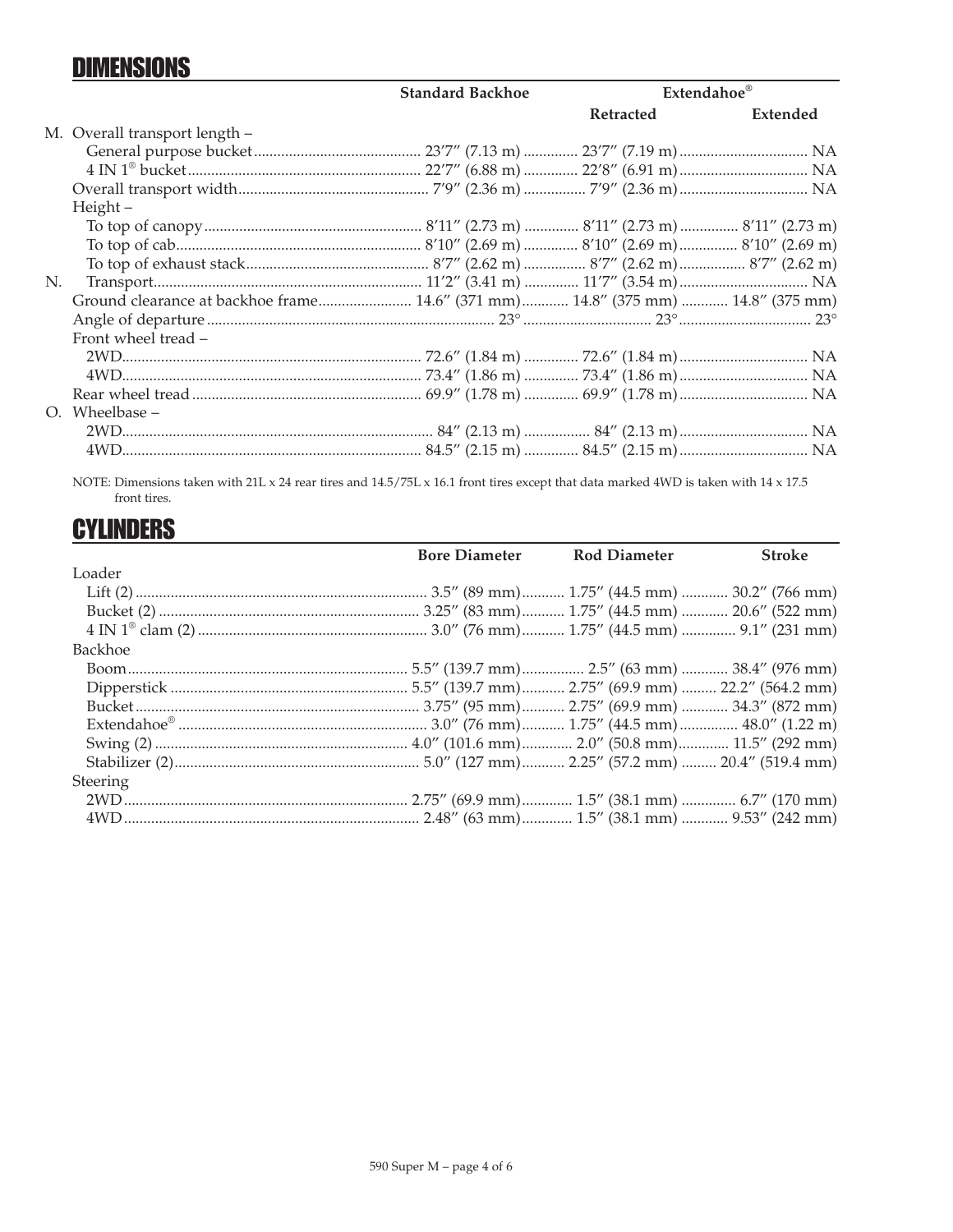# BACKHOE LIFT CAPACITIES

Boom and Dipper Lift Capacities are rated per SAE J31 and are 87% of the maximum hydraulic lift force available with the specified options.

|                  | <b>Standard Backhoe</b>          |                                    |                                                                                                                                                                       |                                    | <b>Extendahoe</b> ®              |                                    |  |
|------------------|----------------------------------|------------------------------------|-----------------------------------------------------------------------------------------------------------------------------------------------------------------------|------------------------------------|----------------------------------|------------------------------------|--|
|                  |                                  |                                    |                                                                                                                                                                       | Retracted                          |                                  | <b>Extended</b>                    |  |
| <b>Boom Lift</b> | Distance from<br>swing pivot (m) | Backhoe lift<br>capacity - lb (kg) | Distance from<br>swing pivot (m)                                                                                                                                      | Backhoe lift<br>capacity - lb (kg) | Distance from<br>swing pivot (m) | Backhoe lift<br>capacity - lb (kg) |  |
|                  |                                  |                                    |                                                                                                                                                                       |                                    |                                  |                                    |  |
|                  |                                  |                                    | +14' (4.27 m)  9'9" (2.97)  3,590 (1628) 10'8" (3.25)  3,310 (1501)  15'5" (4.70)  2,300 (1043)                                                                       |                                    |                                  |                                    |  |
|                  |                                  |                                    | +12' (3.66 m)  12'1" (3.69)  3,670 (1665)  12'9" (3.89)  3,280 (1488)  16'10" (5.13)  2,420 (1098)                                                                    |                                    |                                  |                                    |  |
|                  |                                  |                                    | $+10'$ (3.05 m) $\ldots$ 13'8" (4.16) $\ldots$ 3,670 (1665) $\ldots$ 14'2" (4.32) $\ldots$ 3,410 (1547) $\ldots$ 17'11" (5.46) $\ldots$ 2,370 (1075)                  |                                    |                                  |                                    |  |
|                  |                                  |                                    | +8' (2.44 m)  14'8" (4.47)  3,620 (1642)  15'2" (4.62)  3,330 (1510)  18'9" (5.72)  2,420 (1098)                                                                      |                                    |                                  |                                    |  |
|                  |                                  |                                    | +6' (1.83 m)  15'3" (4.65)  3,550 (1610)  15'11" (4.85)  3,390 (1538)  19'3" (5.87)  2,420 (1098)                                                                     |                                    |                                  |                                    |  |
|                  |                                  |                                    | +4' (1.22 m)  15'8" (4.77)  3,460 (1569)  16'3" (4.96)  3,280 (1488)  19'7" (5.97)  2,310 (1048)                                                                      |                                    |                                  |                                    |  |
|                  |                                  |                                    | $+2'$ (0.61 m)  15'10" (4.82)  3,370 (1529)  16'4" (4.98)  3,210 (1456)  19'8" (5.99)  2,290 (1039)                                                                   |                                    |                                  |                                    |  |
|                  |                                  |                                    | Ground Level …. 15'7" (4.75) …. 3,330 (1510) ………. 16'1" (4.91) …. 3,120 (1415)………. 19'6''' (5.94)…. 2,260 (1025)                                                      |                                    |                                  |                                    |  |
|                  |                                  |                                    | $-2'$ (0.61 m) $15'1''$ (4.60)  3,250 (1474) $15'8''$ (4.77)  3,010 (1365) $19'2''$ (5.84)  2,230 (1012)                                                              |                                    |                                  |                                    |  |
|                  |                                  |                                    | -4' (1.22 m) 14'4" (4.37)  3,110 (1411)  14'11" (4.55)  2,950 (1338)  18'6" (5.64) 2,220 (1007)                                                                       |                                    |                                  |                                    |  |
|                  |                                  |                                    | -6' (1.83 m) 13'2" (4.01)  3,040 (1379)  13'9" (4.19)  2,850 (1293)  17'8" (5.38)  2,140 (971)                                                                        |                                    |                                  |                                    |  |
|                  |                                  |                                    | -8' (2.44 m)  11'5" (3.48)  2,960 (1343)  12'2" (3.71)  2,840 (1288)  16'6" (5.03)  2,110 (957)                                                                       |                                    |                                  |                                    |  |
|                  |                                  |                                    | $-10'$ (3.05 m) 8'9" (2.67)  2,960 (1343)  9'10" (2.99)  2,810 (1275)  14'10" (4.52) 2,090 (948)                                                                      |                                    |                                  |                                    |  |
|                  |                                  |                                    |                                                                                                                                                                       |                                    |                                  |                                    |  |
|                  |                                  |                                    |                                                                                                                                                                       |                                    |                                  |                                    |  |
|                  |                                  |                                    |                                                                                                                                                                       |                                    |                                  |                                    |  |
| Dipper Lift      |                                  |                                    |                                                                                                                                                                       |                                    |                                  |                                    |  |
|                  |                                  |                                    |                                                                                                                                                                       |                                    |                                  |                                    |  |
|                  |                                  |                                    | $+14'$ (4.27 m)  9'5" (2.87)  4,800 (2177)  10'2" (3.10)  4,850 (2200)  14'0" (4.27)  2,940 (1334)                                                                    |                                    |                                  |                                    |  |
|                  |                                  |                                    | +12' (3.66 m)  10'7" (3.23)  5,290 (2399)  11'2" (3.40)  5,310 (2409)  14'7" (4.45)  3,080 (1397)                                                                     |                                    |                                  |                                    |  |
|                  |                                  |                                    | $+10'$ (3.05 m) $\ldots$ 11'0" (3.35) $\ldots$ 5,580 (2531) $\ldots$ $\ldots$ 11'6" (3.50) $\ldots$ 5,510 (2500) $\ldots$ $\ldots$ 14'9" (4.50) $\ldots$ 3,100 (1406) |                                    |                                  |                                    |  |
|                  |                                  |                                    | +8' (2.44 m)  10'7" (3.23)  5,750 (2608)  11'2" (3.40)  5,720 (2595)  14'8" (4.47)  3,150 (1429)                                                                      |                                    |                                  |                                    |  |
|                  |                                  |                                    | +6' (1.83 m)  9'4" (2.84)  5,630 (2554)  10'1" (3.08)  5,740 (2604)  14'0" (4.27)  3,190 (1447)                                                                       |                                    |                                  |                                    |  |
|                  |                                  |                                    | +4' (1.22 m)  6'0" (1.83)  6,490 (2944)  7'4" (2.23)  6,590 (2989)  12'9" (3.89)  3,290 (1492)                                                                        |                                    |                                  |                                    |  |

# BACKHOE OPERATIONAL DATA

| <b>Standard Backhoe</b>                                                                                                              | Extendahoe®                |                       |
|--------------------------------------------------------------------------------------------------------------------------------------|----------------------------|-----------------------|
|                                                                                                                                      | Retracted                  | <b>Extended</b>       |
| Digging depth -                                                                                                                      |                            |                       |
|                                                                                                                                      |                            |                       |
|                                                                                                                                      |                            |                       |
| 2' (610 mm) flat bottom  15'10" (4.83 m)  15'10" (4.83 m)  19'10" (6.05 m)                                                           |                            |                       |
| 8' (2.44 m) flat bottom 14'11" (4.55 m) 14'11" (4.55 m)  19'2" (5.84 m)                                                              |                            |                       |
| Overall reach from -                                                                                                                 |                            |                       |
|                                                                                                                                      |                            |                       |
|                                                                                                                                      |                            |                       |
|                                                                                                                                      |                            |                       |
| Loading reach - dipper retracted  9'6" (2.90 m)  9'6" (2.90 m)  12'9" (3.89 m)                                                       |                            |                       |
|                                                                                                                                      |                            |                       |
| Bucket rotation –                                                                                                                    |                            |                       |
|                                                                                                                                      |                            |                       |
|                                                                                                                                      |                            |                       |
| Stabilizer spread - operating 11'1" (3.38 m) 11'1" (3.38 m) 11'1" (3.38 m)                                                           |                            |                       |
| Digging force -                                                                                                                      |                            |                       |
| Bucket cylinder  14,718 lbf (65 469 N)  14,718 lbf (65 469 N)  14,718 lbf (65 469 N)                                                 |                            |                       |
|                                                                                                                                      |                            |                       |
| w/bucket $@$ 50 $^{\circ}$                                                                                                           | w/bucket $@$ 50 $^{\circ}$ | w/bucket @ $51^\circ$ |
| Leveling angle                                                                                                                       |                            |                       |
| maximum slope that backhoe                                                                                                           |                            |                       |
|                                                                                                                                      |                            |                       |
| NOTE: Lift capacities apply straight to the rear of prime mover. Equipped with 24" (610 mm) Universal H.D. trenching bucket and Case |                            |                       |
| coupler except as noted.                                                                                                             |                            |                       |